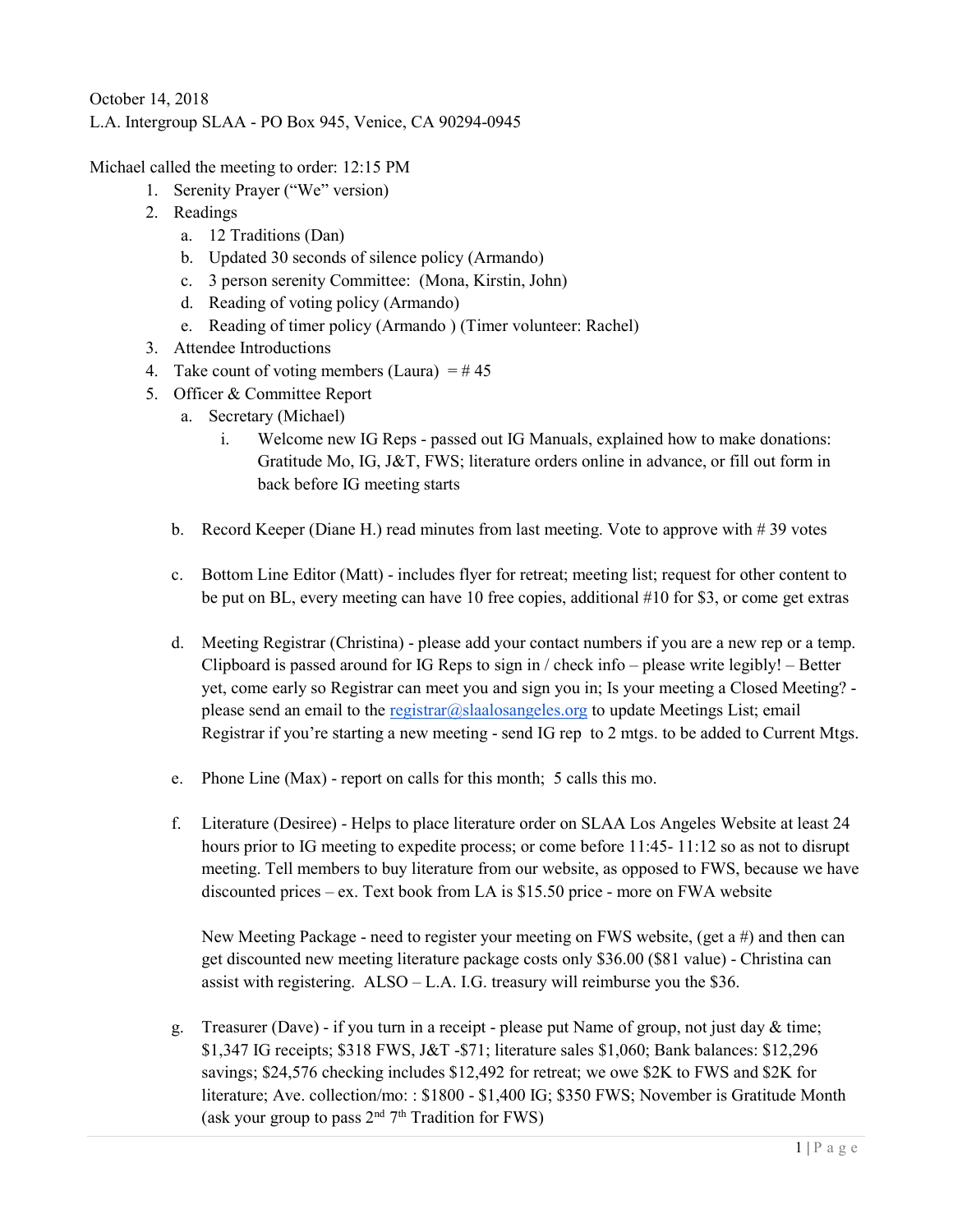- h. Mail Clerk (Glenn F) received mail; received \$423 travel reimbursement from FWS for ABM
- i. Journal Rep (Kirsten) written by our members, for our members; issue 174 Smart phone addiction and sobriety; Journals are available on FWS Website - digital or mail/print version; looking for writers – can submit 500 - 2500 words on LA website - will go to JR or editor

New Question of the Day for publication in the Journal: "Have you found your partner online or on a dating app, or online dating, and /or have you learned to deal with dating apps soberly?" Submit by November 15 - flyers next mo. - submit little blurb, can email on website

Subscriptions are down a bit; buy for a year, or indiv. copies

j. Webmaster for SLAA Los Angeles IG Website (Diane) – Monthly Statistics: Page views: Current Meetings: 5,830; Welcome 1,795; New Meetings: 330; 40 Questions: 307; 6,568 total Sessions; 3,533 Users; 10,178 total Page Views.

Distributed flyers with complete list of Conference Committees and their website links for IG reps to take to groups

- k. Workshops & Retreats (Glenn I) SLAA Retreat is basically full; can still get on waiting list send your check, they'll destroy (or return) the check if becomes filled up; Will set up 4 dates for next year at St. Basil's Church. (Anyone can be looking for possible different locations; we currently pay  $$450 = 4$  hours; holds 100 people)
- l. J. & T. Committee (Jails & Treatment Centers) (Katie) Thanks to meetings who donate to J&T; Money goes to buying literature to people who are incarcerated/ in treatment centers; working on registering those meetings to get discounts; flyers with info, looking for Sherman Oaks panel leader; Jail meeting still running every Sat. morning (4 years Mark has been running;) Members still need to fill out application to participate- pick up at J&T meeting after IG mtg. Katie has clearance to run women's meeting; wants to get a few others before she starts the meeting;
- m. ABM Delegate Announcements

Kirstin; Journal Committee phone mtg.

Carol - Conference Literature committee - 12 & 12, stories project; interested in writing?

n. Speaker Seeker List Keeper (Chris) keeps list, email through website link: can request access to it, can sign up to be on it

Reps should announce that it exists - make more copies of sign-up sheet for people who can speak, for reps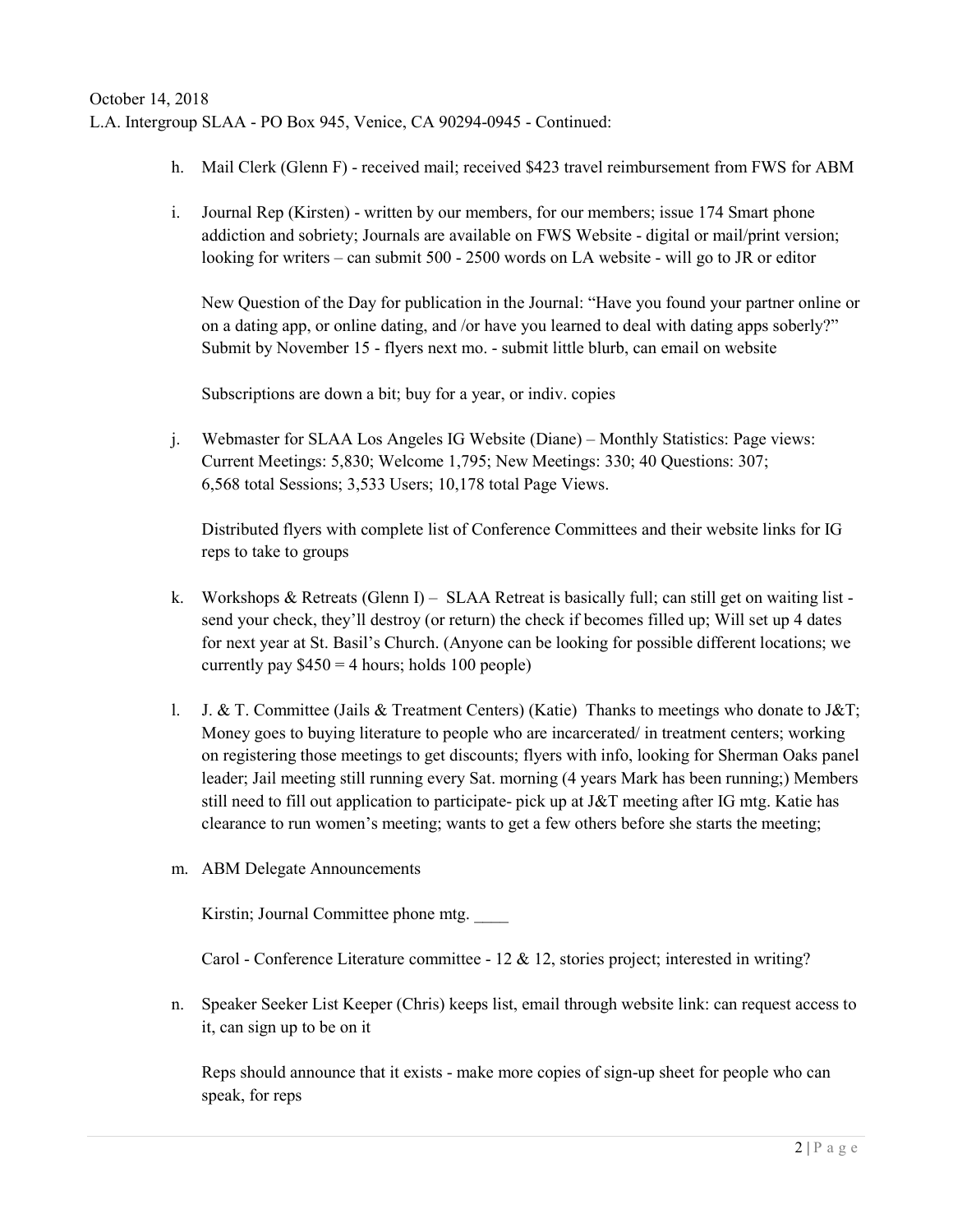- o. Conference Literature Committee Conduit (Dave) Anorexia \_\_\_ available soon; looking for people with German skills - pamphlet on internet addiction from Germany to English; LA Intergroup will reimburse new meetings for \$36 packet -
- p. Literature Copier (Erica absent)
- q. Sponsorship Committee Conduit (Glenn) weekly sponsorship call (info is on front of BL) 5 PM Pacific; if want to be a sponsor, can go on the call and find sponsees; people who live in remote areas can find sponsors; time allowed where people can meet after the call

Also monthly Conference Sponsorship Committee call.

- r. Translation Committee Conduit (Jake) Poland just had national SLAA meeting; Montreal, LA; Please contact them if you can help with translations.
- s. Steps, Traditions and Concepts Committee Conduit (Diane) Two questions answered will be on the website when finished. (issue re: breaking the anonymity of a speaker and then barring her from speaking; question regarding submitting non-conference approved literature). Can see answers at slaafws.org/tq-search. Also committee is working on pamphlet on the 12 Concepts.
	- a. Christina is chair Diversity Committee: Need Conduit budget (\$1250 approved but want further evidence) for training "Diversity Competency" (for board & FWS Staff) would like help with this: evidence to board to show why we need it… experiences in your meetings? People say they need literature, issues re: self-harm, diversity re: higher power / agnostic, etc. - will reach out to other IG's;

All SLAA members should go to FWS website and complete the on-line survey to help them get data - SLAAFWS.org - on front page

## 6. OLD Business

- a. Committee nonprofit status Agree that committee already exists, just need to fill = became New Business
- 7. New Business
	- A. Carol: motion to add members to the Non-Profit Status Committee to explore: Incorporate,

Pros: some meeting locations will give us a discount, some aren't available if we are not nonprofit. (our Web-hosting is currently free because FWS is non-profit); Liability insurance Eliminates risk of paying tax on \$60K; IG could get insurance for events; donations could be tax deductible; Cons: file on regular basis, costs annual